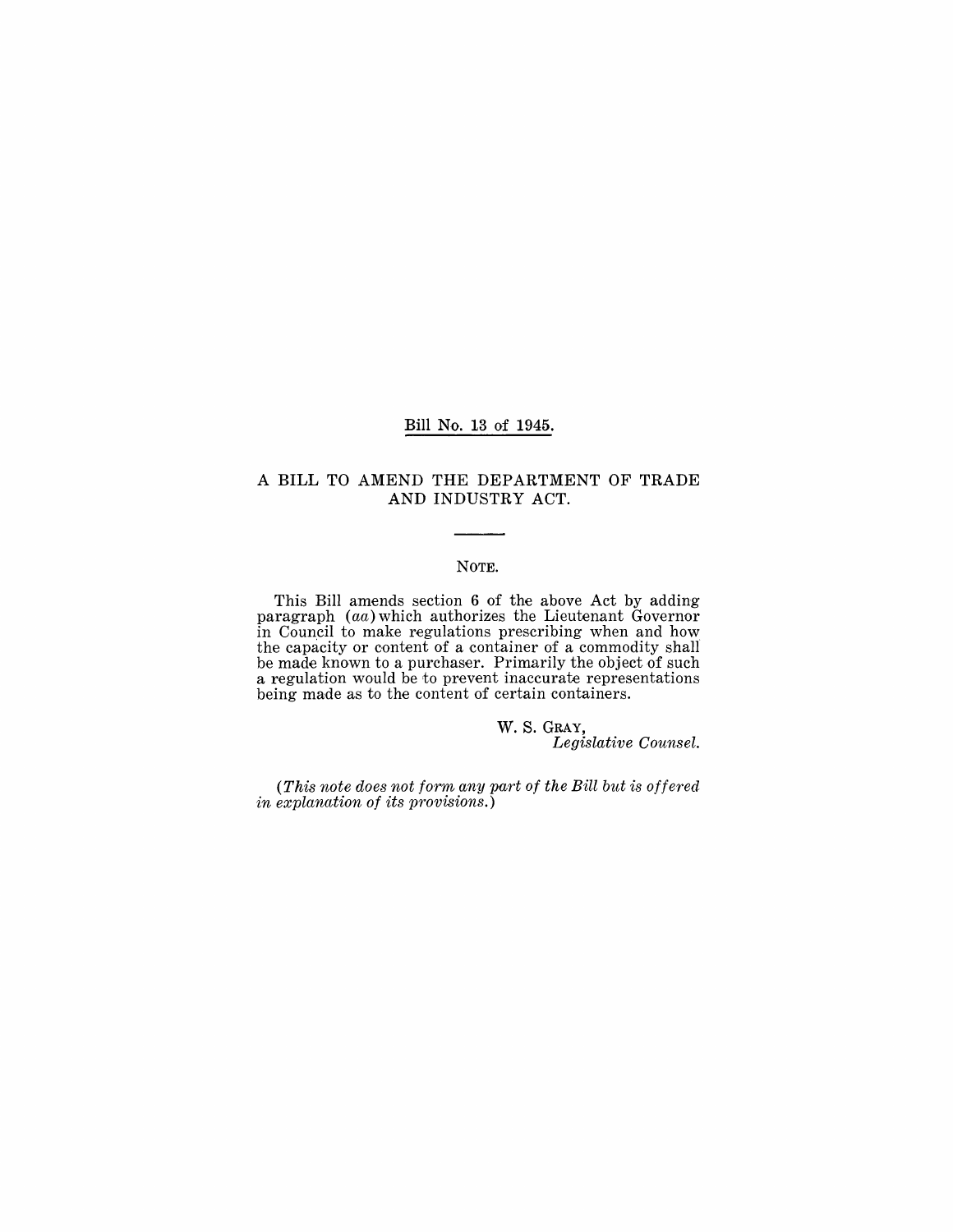## **BILL**

#### No. 13 of 1945.

An Act to amend The Department of Trade and Industry Act.

#### *(Assented to* , 1945.)

**HIS** MAJESTY, by and with the advice and consent of the Legislative Assembly of the Province of Alberta, enacts as follows:

*1. The Department of Trade and Industry Act,* being chapter 14 of the Revised Statutes of Alberta,  $1942$ , is hereby amended as to section 6 by adding immediately after paragraph  $(a)$  of subsection  $(i)$  thereof the following new paragraph:

"(aa) prescribing in what cases, in what manner, and to what extent the capacity or content of the container of any commodity when sold or offered for sale shall be made known to any person purchasing or dealing in the commodity;".

**2.** This Act shall come into force on the day upon which it is assented to.